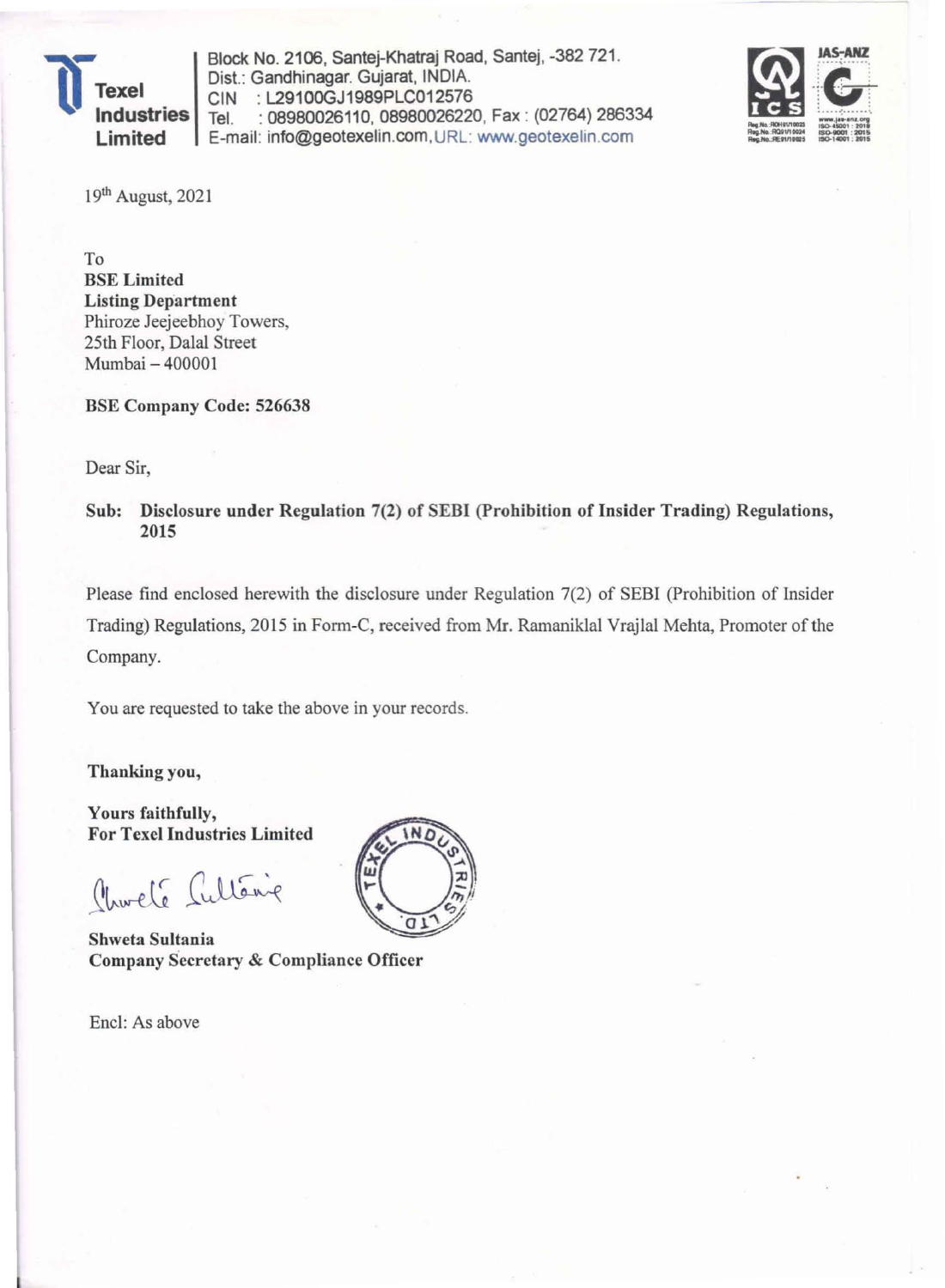## FORM-C

SEBI (Prohibition of Insider Trading) Regulations, 2015 [Regulation 7 (2) read with Regulation 6(2) – Continual disclosure]

Name of the Company: Texel Industries Limited

ISIN of the Company: INE594V01028

Details of change in holding of Securities of Promoter, Member of the Promoter Group, Designated Person or Director of the Company and immediate relatives of such persons and other such persons as mentioned in Regulation 6(2)

| Name,<br>PAN,<br>CIN/DIN,<br>address<br>$\&$                | Categ<br>ory of<br>Person<br>(Prom<br>oter/m<br>ember<br>of the<br>promo<br>ter<br>group/<br>design<br>ated<br>person<br>Direct<br>or<br>s/imm<br>ediate<br>relativ<br>e<br>to/oth<br>ers<br>etc.) | Securities<br>held<br>prior<br>to<br>acquisition<br>disposal                                                                                                         |                                       | Securities acquired/Disposed                                                                                                                               |                                                                                                                                                                                                                                                                                                                                                                 |                | Securities held post<br>acquisition/disposal |                         | Date of allotment advice/<br>acquisition of shares/<br>disposal of shares,<br>specify |            | of<br>Date<br>intimation<br>to<br>company | Mode<br>of<br>acquisit<br>on<br>ion<br>/disposa<br>$($ on<br>market/<br>public/<br>rights/<br>preferen<br>tial<br>offer/<br>off<br>market/<br>Inter-se<br>transfer.<br>ESOP <sub>s</sub> ,<br>etc.) | Exch<br>ange<br>whic                                    |      |
|-------------------------------------------------------------|----------------------------------------------------------------------------------------------------------------------------------------------------------------------------------------------------|----------------------------------------------------------------------------------------------------------------------------------------------------------------------|---------------------------------------|------------------------------------------------------------------------------------------------------------------------------------------------------------|-----------------------------------------------------------------------------------------------------------------------------------------------------------------------------------------------------------------------------------------------------------------------------------------------------------------------------------------------------------------|----------------|----------------------------------------------|-------------------------|---------------------------------------------------------------------------------------|------------|-------------------------------------------|-----------------------------------------------------------------------------------------------------------------------------------------------------------------------------------------------------|---------------------------------------------------------|------|
| with contact<br>nos.                                        |                                                                                                                                                                                                    | Type<br>of<br>securit<br>ies<br>(For<br>eg.<br><b>Shares</b><br>Warra<br>nts,<br>Conve<br>rtible<br>Deben<br>tures,<br><b>Rights</b><br>entitle<br>ments<br>$etc.$ ) | No. and<br>$%$ of<br>shareho<br>Iding | Type<br>of<br>securit<br>ies<br>(For<br>eg.<br><b>Shares</b><br>Warra<br>nts,<br>Conve<br>rtible<br>Deben<br>tures,<br>Rights<br>entitle<br>ment,<br>etc.) | No.<br>Value<br>No. and %<br>To<br>Transa<br>Type<br>From<br>of<br>of<br>ction<br>shareholdi<br>Type<br>securit<br>(Purch<br>ies<br>ng<br>(For<br>ase/sal<br>eg.<br>e<br>Pledge<br>Shares<br>Revoc<br>Warra<br>ation.<br>Invoca<br>nts.<br>tion/<br>Conve<br>rtible<br>Others<br>Deben<br>please<br>tures,<br>specif<br><b>Rights</b><br>entitle<br>y)<br>ment, |                | h the<br>trade<br>was<br>exec<br>uted        |                         |                                                                                       |            |                                           |                                                                                                                                                                                                     |                                                         |      |
|                                                             | $\overline{2}$                                                                                                                                                                                     | 3                                                                                                                                                                    | $\overline{4}$                        | 5                                                                                                                                                          | 6                                                                                                                                                                                                                                                                                                                                                               | $\overline{7}$ | 8                                            | 9                       | 10                                                                                    | 11         | 12                                        | 13                                                                                                                                                                                                  | 14                                                      | 15   |
| Ramaniklal<br>Vrajlal<br>Mehta;<br>PAN:-<br>AAFPM408<br>IQ; | Promo<br>ter                                                                                                                                                                                       | Equity<br>Shares                                                                                                                                                     | 28,072<br>$(0.54\%)$                  | Equity<br>Shares                                                                                                                                           | 65,276                                                                                                                                                                                                                                                                                                                                                          | <b>NIL</b>     | Purch<br>ase                                 | Equity<br><b>Shares</b> | 93,348<br>$(1.79\%)$                                                                  | 17.08.2021 | 17.08.2021                                | 19.08.2021                                                                                                                                                                                          | Transmi<br>ssion of<br>shares<br>from<br>my<br>relative | N.A. |

X Ramilh V. Mchte